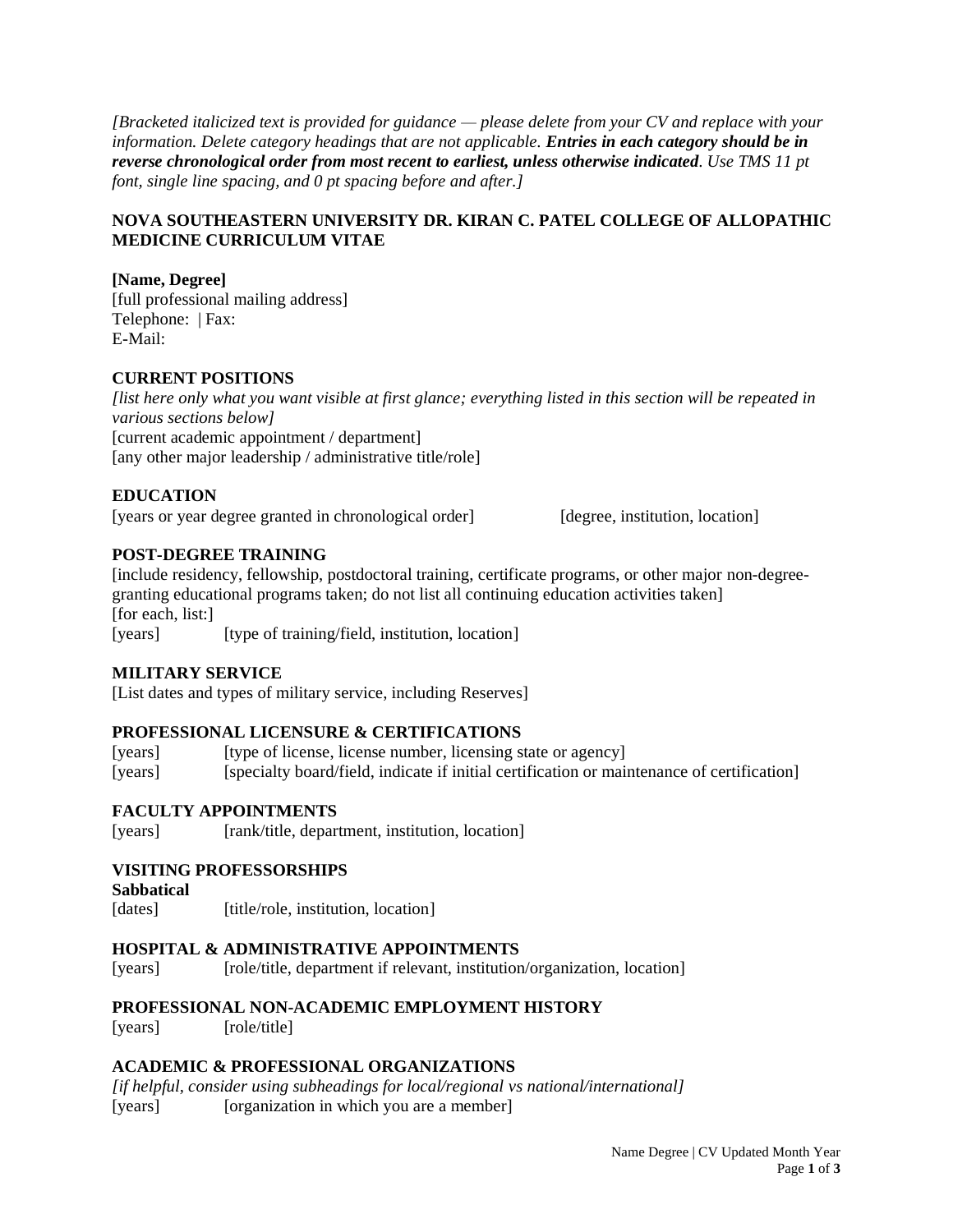[year] [any appointed/elected role beyond membership, e.g., elected as a fellow, board of directors or officer role]

# **EDUCATIONAL CONTRIBUTIONS**

*[Subheading for type of learner- use subheadings such as undergraduate, graduate student, medical student, resident, postdoctoral fellow, junior faculty, continuing education {including local/regional presentations} — may further subdivide by Medical School, Department of {primary department}, University, Local/Regional, National/International]*

*[under each subheading, list as follows:]*

[years] [role/title {making clear if role involves teaching, curriculum design and development, mentoring/advising, learner assessment, leadership/administration}, context/educational program, terse description of what the role involves {if needed}, terse description of how much time involved {if relevant, e.g., "0.20 FTE," "4 hours/week x 8 weeks/year"} or mentoring role {e.g., may use \* to denote primary mentee if applicable}]

# **NSU SERVICE**

*[may use subheadings, e.g., Medical School, Department of {primary department}, University, Local/Regional, National/International] [under each subheading, list as follows:]*

[years] [role, name of committee or assignment, specify if departmental, school or other organizational unit if not already clear from title and subheading]

#### **COMMUNITY SERVICE**

*[Service or membership in community organizations: this would include advisory roles, board memberships, relevant volunteer work]*

[years] [role, name of organization, specify if departmental, school or other organizational unit if not already clear from title and subheading]

# **EXTERNAL ADVISORY / HEALTH COUNCILS & RESEARCH REVIEW COMMITTEES**

[dates] [role, organization/agency, location]

# **CONSULTATIONS**

[dates] [role, agency/institution/organization, location]

# **EDITORIAL ASSIGNMENTS IN PROFESSIONAL JOURNALS**

**Ad hoc Reviews for:** [list journals]

#### **Editorial Assignments**

*[may use subheadings to denote Editorial Board vs Editor & Associate Editor roles if desired]* [dates] [title/role, journal]

# **HONORS AND AWARDS**

[year] [name of honor/award, institution or organization]

#### **PATENTS & INVENTIONS**

[inventors, invention, country, patent number, granted date]

#### **GRANTS & CONTRACTS**